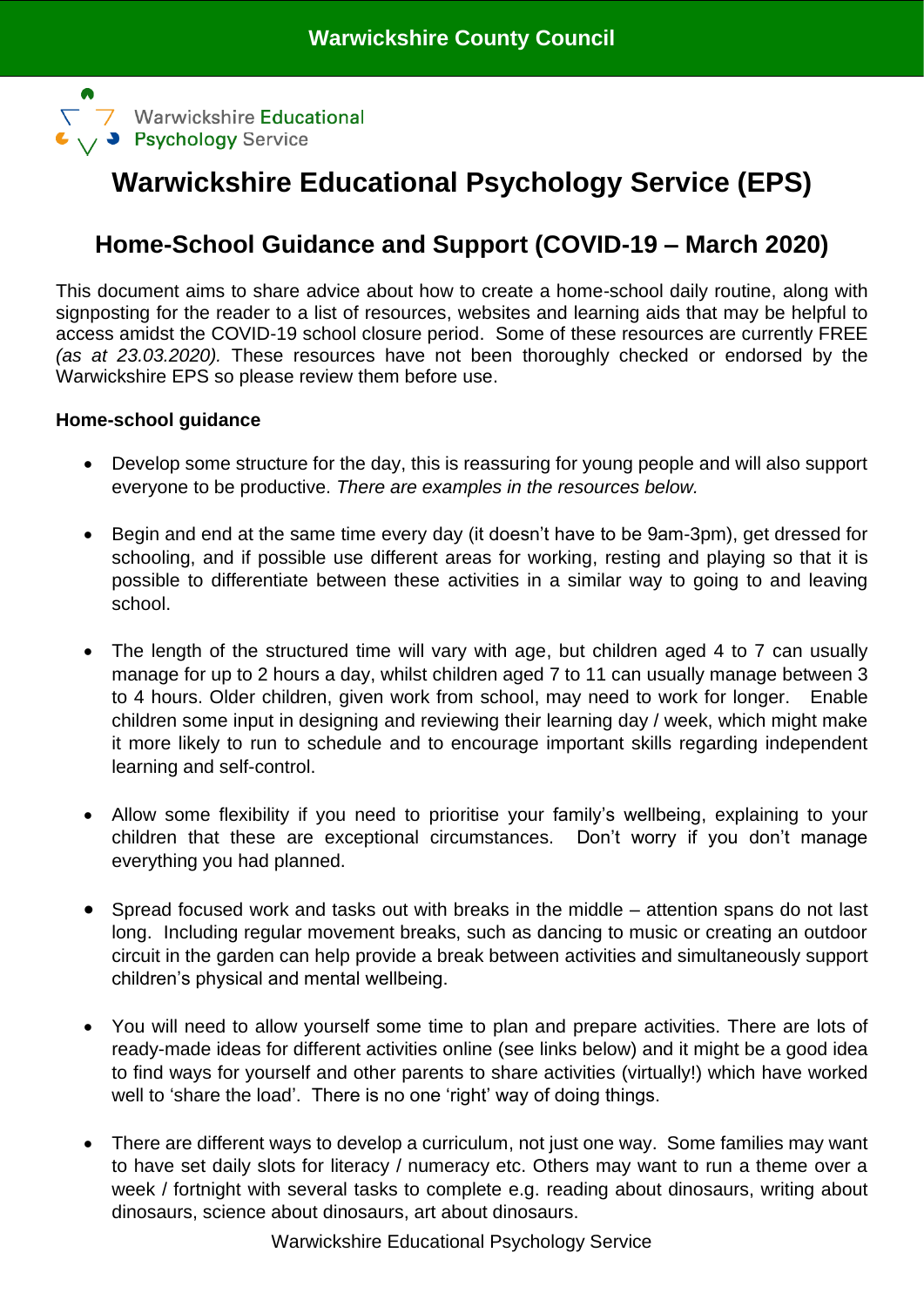- Work / tasks / projects do not need to be formal and recorded in a book (although at times this is appropriate to develop certain skills).
- The work can be flexible, and child led; perhaps agree topic areas together. Value whatever you can teach them, e.g. mechanics, cooking, photography, IT…. and play to your mutual strengths by focusing on things that you all like doing and/or are good at.
- Everyday activities can be used as a structure for learning e.g. cooking uses maths, especially when adjusting a recipe for a different number of people; planting and growing seeds etc.
- It can be fun! Use practical activities, art, craft, and games as part of the learning experience. Fall back on reading and educational TV programmes, if formal learning feels a bit too much at any point.
- When working with your child, remember to notice and comment upon what your child does well (academically and personally), in addition to giving feedback around any mistakes they may make (give a high ratio of praise to criticism).
- Encourage children to keep in touch with classmates and members of clubs like Brownies, football teams and music groups via Skype, FaceTime and Zoom.
- Expect that children will feel the stress of current circumstances and like all of us, can be more short-tempered and prone to heightened emotions and challenging behaviours. Expect it, prepare yourself with a deep breath and do whatever works best for you all to calm and soothe. Demonstrating calm responses should help to reassure, relax and model coping strategies to your children. Emotion coaching is a straightforward and often helpful approach: <https://www.emotioncoachinguk.com/parent-carer-resources>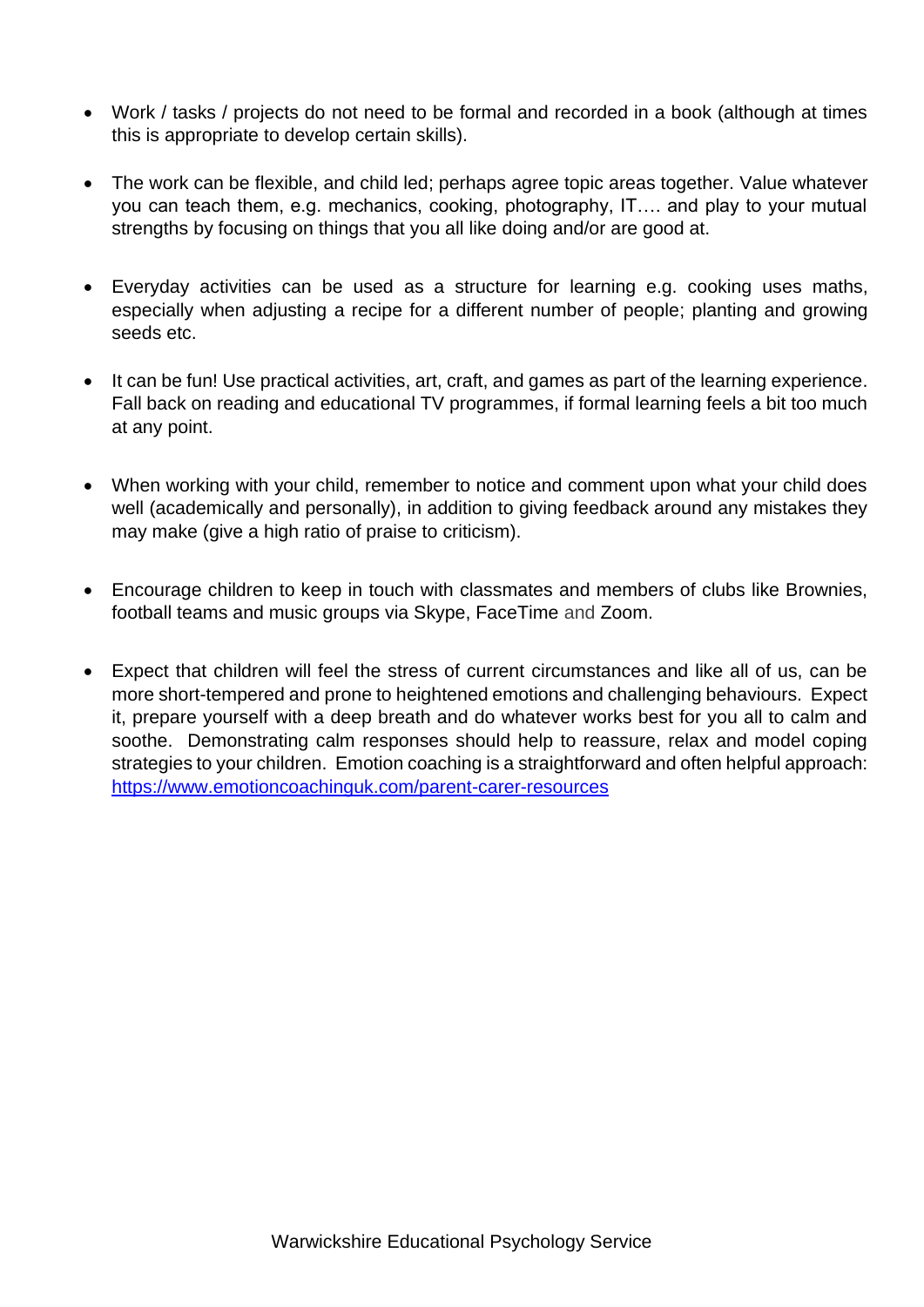# **Online resources to guide the development of a daily routine**

# **Home Schooling structure and inspiration**

<https://www.homeschooling-ideas.com/home-school-schedule.html> this is a useful and accessible website with ides and examples of planning a schedule as well as resources

<https://www.khanacademy.org/> This website has suggested daily schedules for different age groups as well as lots of resources. It is American but still useful.

<https://www.gov.uk/government/collections/national-curriculum> for those parents who want to check what their child would have been learning in school

<https://www.bbc.co.uk/bitesize>this is being updated very regularly in relation to the current situation

<https://www.home-education.org.uk/resources-educational.htm>

<https://home-ed.info/heresources>

<https://www.twinkl.co.uk/home-learning-hub> which has free resources on their home learning hub for parents to download each day and are divided into different age groups (primary age).

### **Physical Health**

Joe Wicks – 9am workouts on The Body Coach TV (YouTube Channel)

Go Noodle<https://www.gonoodle.com/good-energy-at-home-kids-games-and-videos/> A collection of activities and resources to promote management of energy and attention.

### **Mental Health**

Cosmic Kids Yoga (YouTube channel) and Zen Den Mindfulness: [http://bit.ly/1oGCLEa!](https://www.youtube.com/redirect?redir_token=C6UdjwQHzblEBrDf77-ZoXxasbB8MTU4NTA1MjI1OEAxNTg0OTY1ODU4&q=http%3A%2F%2Fbit.ly%2F1oGCLEa%21&event=video_description&v=0ImHIWzP49M)

<https://www.mindfulschools.org/free-online-mindfulness-class-for-kids/>Live mindfulness sessions to log into, but think it's American, so timings may be strange!

Relax Kids <https://www.relaxkids.com/calm-pack> FREE Calm Pack to download with helpful tips and activities - just sign-in for access.

Coping Skills for Kids<https://copingskillsforkids.com/coping-with-coronavirus> FREE Family Activity E-Book to support talking about emotions.

Young Minds for mental health and wellbeing: <https://youngminds.org.uk/find-help/for-parents/>

# **Literacy**

Warwickshire libraries for borrowing e-books and magazines: <https://library.warwickshire.gov.uk/iguana/www.main.cls?surl=eBooks>

Audible: <https://stories.audible.com/discovery> Audio stories for children are FREE, logins and bank details are not required.